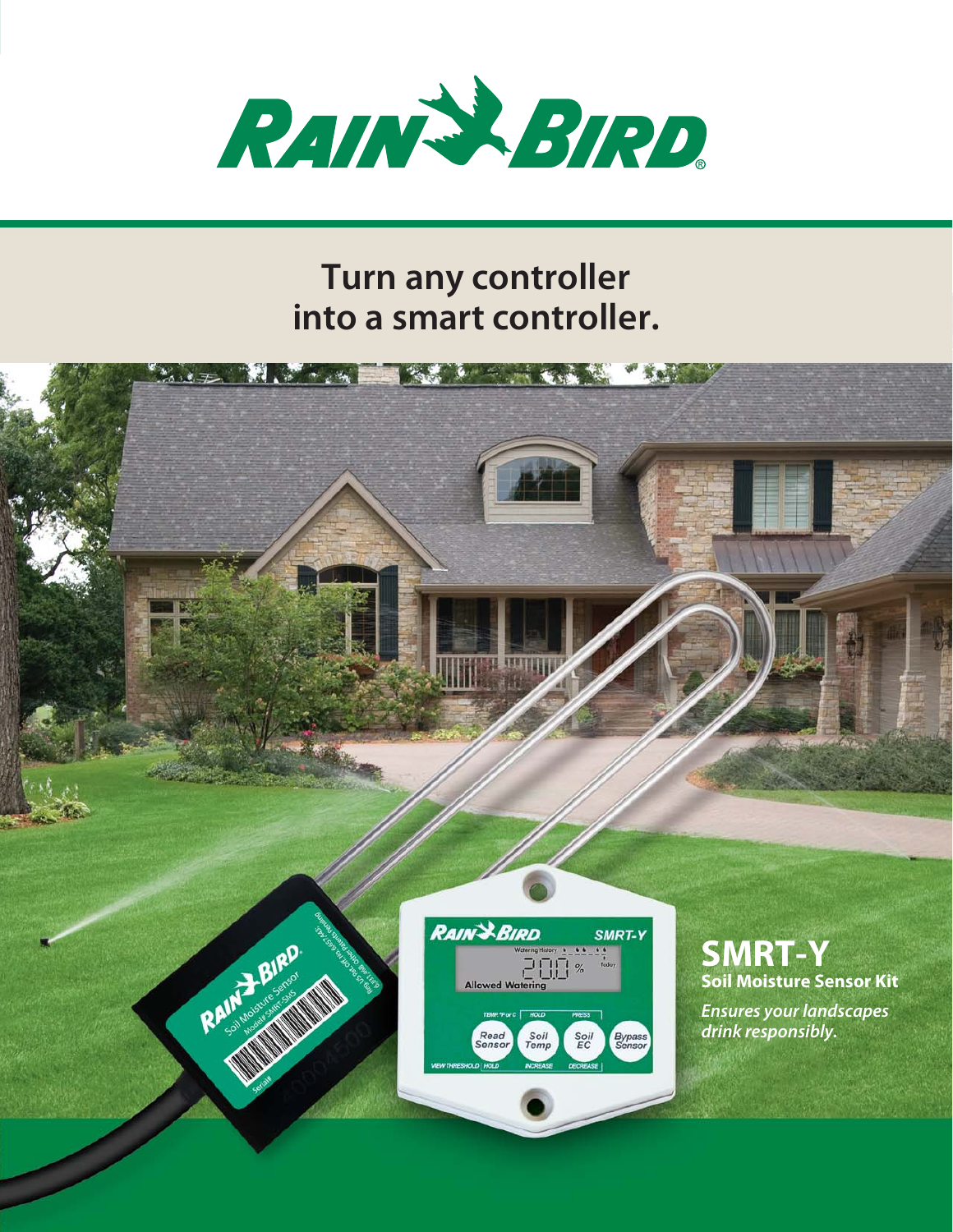## **Closed Loop Irrigation**

## **"It just makes sense"**

**It's time for a little feedback from the roots. With the new SMRT-Y Soil Moisture Sensor Kit from Rain Bird, an irrigation controller is directly linked to the absolute moisture requirements of a site's vegetation. When the sensor detects dry conditions, the next scheduled watering cycle is allowed. If a site's soil moisture level is above the threshold, the irrigation cycle is suspended.**

**There are just two basic components – an in-ground sensor and a user interface at the controller. Together they provide:**

- **Smart water management technology that automatically monitors moisture levels and suspends irrigation when soil conditions are adequate for healthy plant growth.**
- **Accurate volumetric moisture readings as well as soil temperature and electrical conductivity displayed on an easy-to-read LCD display.**
- **Ready-out-of-the-box sensor. Factory calibrated and ready for any soil type or micro climate conditions. Bury and forget.**
- **Easy to install. Connect the sensor to any existing zone wire.**

**Smart irrigation control is now easier than ever with the closed-loop feedback available from the SMRT-Y Soil Moisture Sensor.**

# **Rain Bird Soil Moisture Sensor Kit**

#### **Makes any irrigation controller "smart"**

Simple to use, yet highly sophisticated in what it does for water savings, the SMRT-Y Soil Moisture Sensor represents a new class of smart control technology. This affordable device precisely monitors moisture levels in absolute – rather than relative – terms, unaffected by soil temperature or electrical conductivity that limit the accuracy of other sensors. Relaying that information back to the controller, it only allows a watering cycle when the root zone moisture drops below the set threshold. Based on the same TDT\* sensing technology developed for agricultural applications, the SMRT-Y soil moisture sensor's long-lasting dependability addresses the environmental demands of both residential and commercial applications.

#### **Water savings of 40% or more**

By optimizing the amount of moisture at the root zone, the SMRT-Y conserves enough water in many applications to pay for itself in less than a year. Avoiding the tendency to overwater, your customers will enjoy a healthier, lush landscape that is less prone to fungus and shallow root growth. The device eliminates needless watering and lets the soil say when watering is appropriate. Adding a soil moisture sensor allows the property owner to meet many toughening water conservation guidelines that call for "smart" watering devices.

#### **Advanced soil moisture sensing technology**

Checking soil conditions every 10 minutes, the SMRT-Y displays moisture content, electrical conductivity and temperature of the soil, all at the touch of a button. The device also provides watering history for the last 7 irrigation cycles.

With soil moisture sensing, your customers no longer need to be concerned with adjusting the controller. Just program the controller one time to water every day that irrigation is allowed – the soil moisture sensor will do the rest.



#### **Watering SUSPENDED**

**MOISTURE THRESHOLD** 

**Watering ALLOWED** 

#### **Maintains Optimal Soil Moisture**

SOIL

**LEVEL** 

When soil moisture is above the established threshold, the irrigation cycle is suspended. When moisture falls below that level, the regular watering cycle is allowed.

\* Digital Time Domain Transmissometry (TDT) uses digital signal processing to extract absolute soil moisture content more accurately and consistently than competing moisture sensors.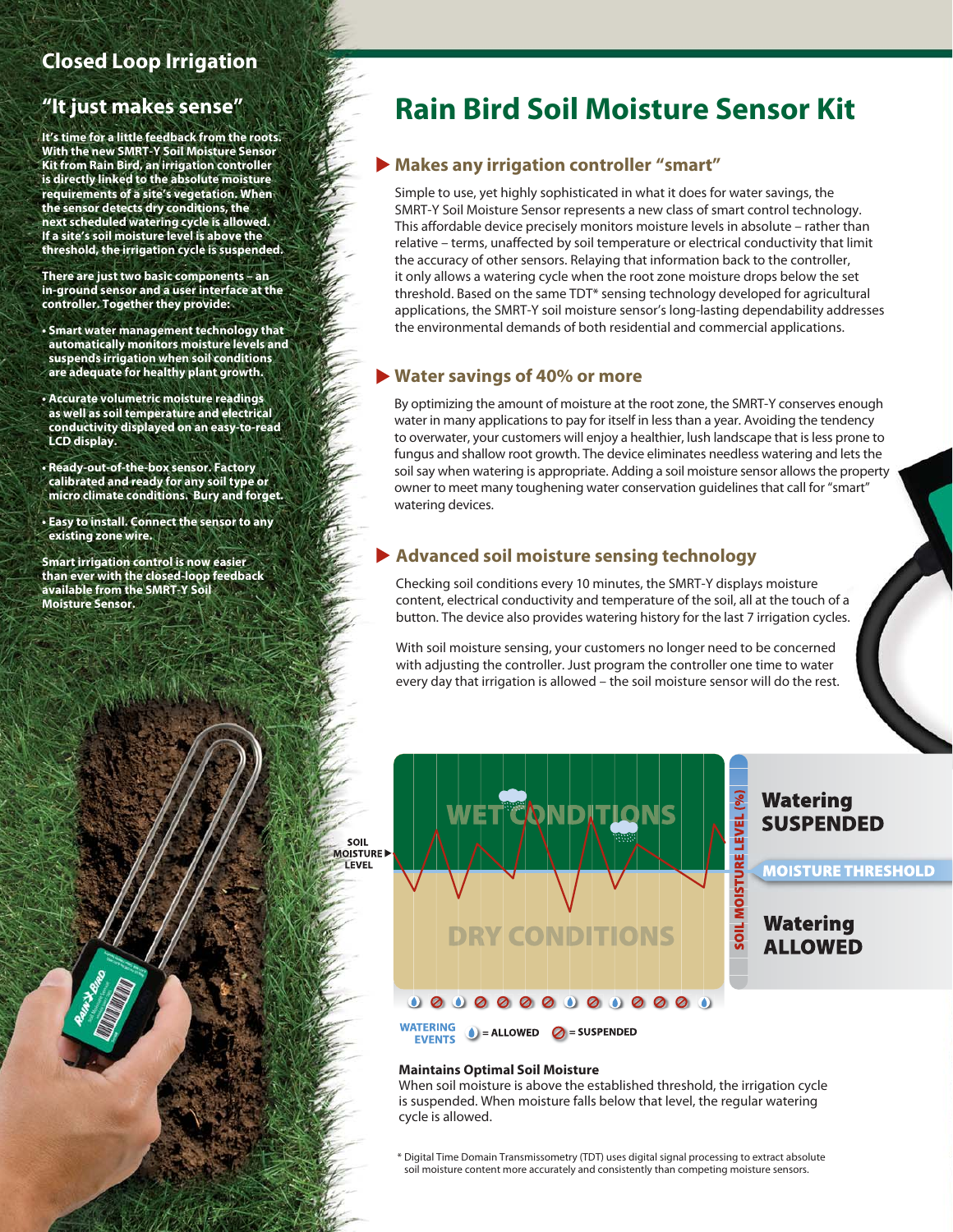# **Finally, a no-maintenance sensor — just bury and forget**

#### **Digital TDT™ Sensor Checks Soil Conditions Under the Surface**

Corrosion resistant, the digital sensor is made of high grade 304 stainless steel. This technology has been extensively tested for use in many soils and climates by independent research labs as well as by professional irrigation contractors.

> Measures the soil's absolute volumetric water content

> > Sturdy construction ensures long-term reliability in any soil condition

Reads soil temperature and soil conductivity

Rugged case designed for years of trouble-free service

smrzý

Bypas

#### **SMRT-Y Controller Interface Allows Or Suspends Watering, Displays Readings**

**RAIN & BIRD** 

Read<br>Sensor

2日日%

Soil<br>EC

Soil<br>Temp

Displays the last 7 cycles of irrigation history

Instant readings for current soil conditions

RAIN + BIRD

3"

Watering cycle indicator LCD displays moisture, temperature and electrical conductivity

Touchpad keys select displayed information

When activated, Sensor Bypass mode permits normal irrigation cycles

 $55$ 



The SMRT-Y Soil Moisture Sensor Kit is an economical, simple to install add-on to residential or commercial irrigation systems — new or existing. The versatile, single-sensor system interfaces with virtually any irrigation controller. It is installed and activated in a few simple steps.



Select ideal location



Wire sensor to nearby valve



Wire the SMRT-Y controller interface to the irrigation controller



Perform the auto-set function to establish the site's unique moisture threshold